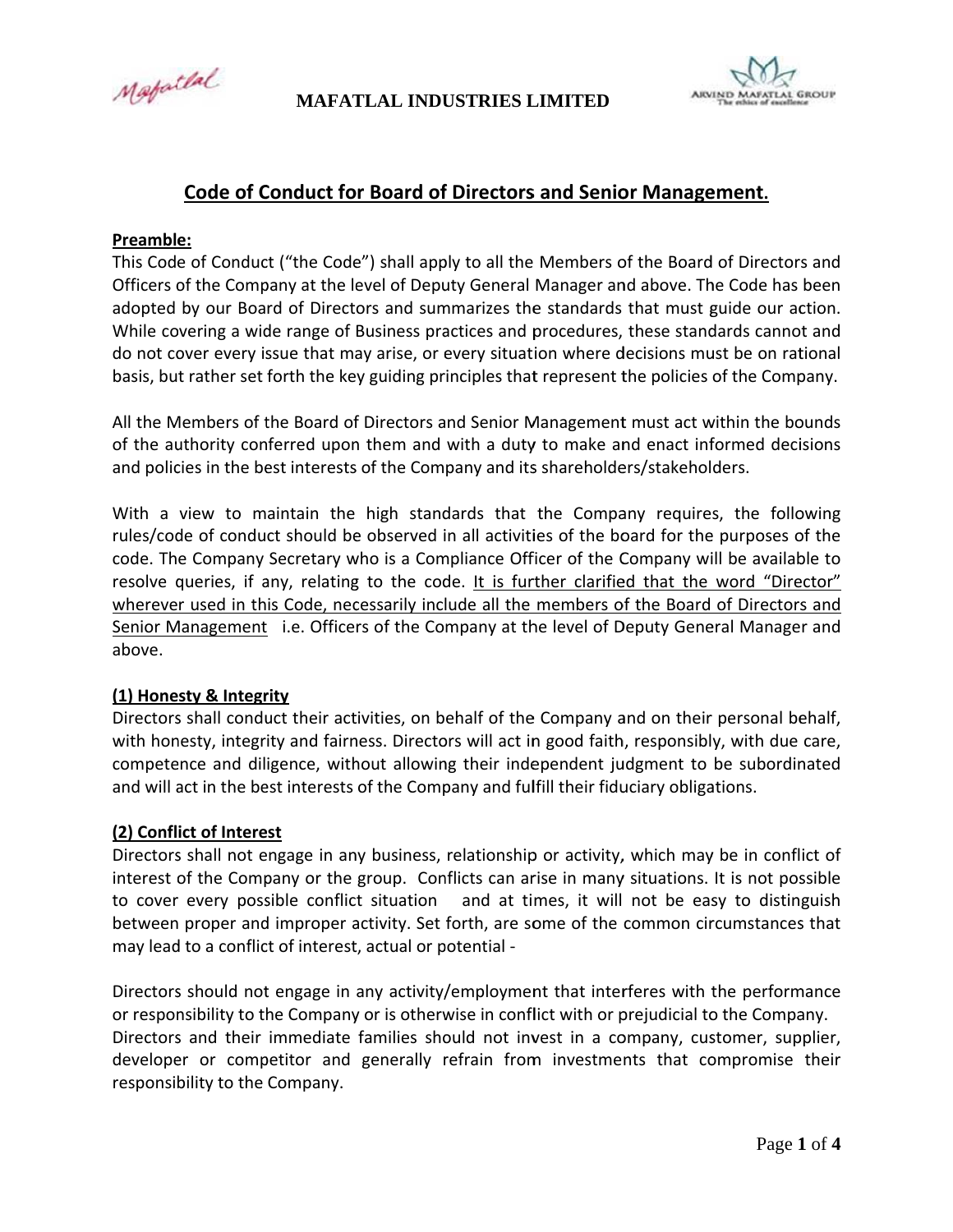Mapatlal



Directors should avoid conducting Company business with a relative or with a firm/Company in which a relative/related party is associated in any significant role. If such related party transaction is unavoidable, it must be fully disclosed to the board or to the CEO of the Company.

# (3) Compliance

Directors are required to comply with all applicable laws, rules and regulations, both in letter and in spirit. In order to assist the Company in promoting lawful and ethical behavior, directors must report any possible violation of law, rules, regulation or the code of conduct to the Company Secretary.

### (4) Duties of Independent Directors:

### Independent Directors are required to fulfill their duties as mentioned herein under:

## A. Duties as per schedule IV to the Companies Act, 2013:

The independent directors shall-

(1) undertake appropriate induction and regularly update and refresh their skills, knowledge and familiarity with the company;

(2) seek appropriate clarification or amplification of information and, where necessary, take and follow appropriate professional advice and opinion of outside experts at the expense of the company;

(3) strive to attend all meetings of the Board of Directors and of the Board committees of which he is a member;

(4) participate constructively and actively in the committees of the Board in which they are chairpersons or members;

(5) strive to attend the general meetings of the company;

(6) Where they have concerns about the running of the company or a proposed action, ensure that these are addressed by the Board and, to the extent that they are not resolved, insist that their concerns are recorded in the minutes of the Board meeting;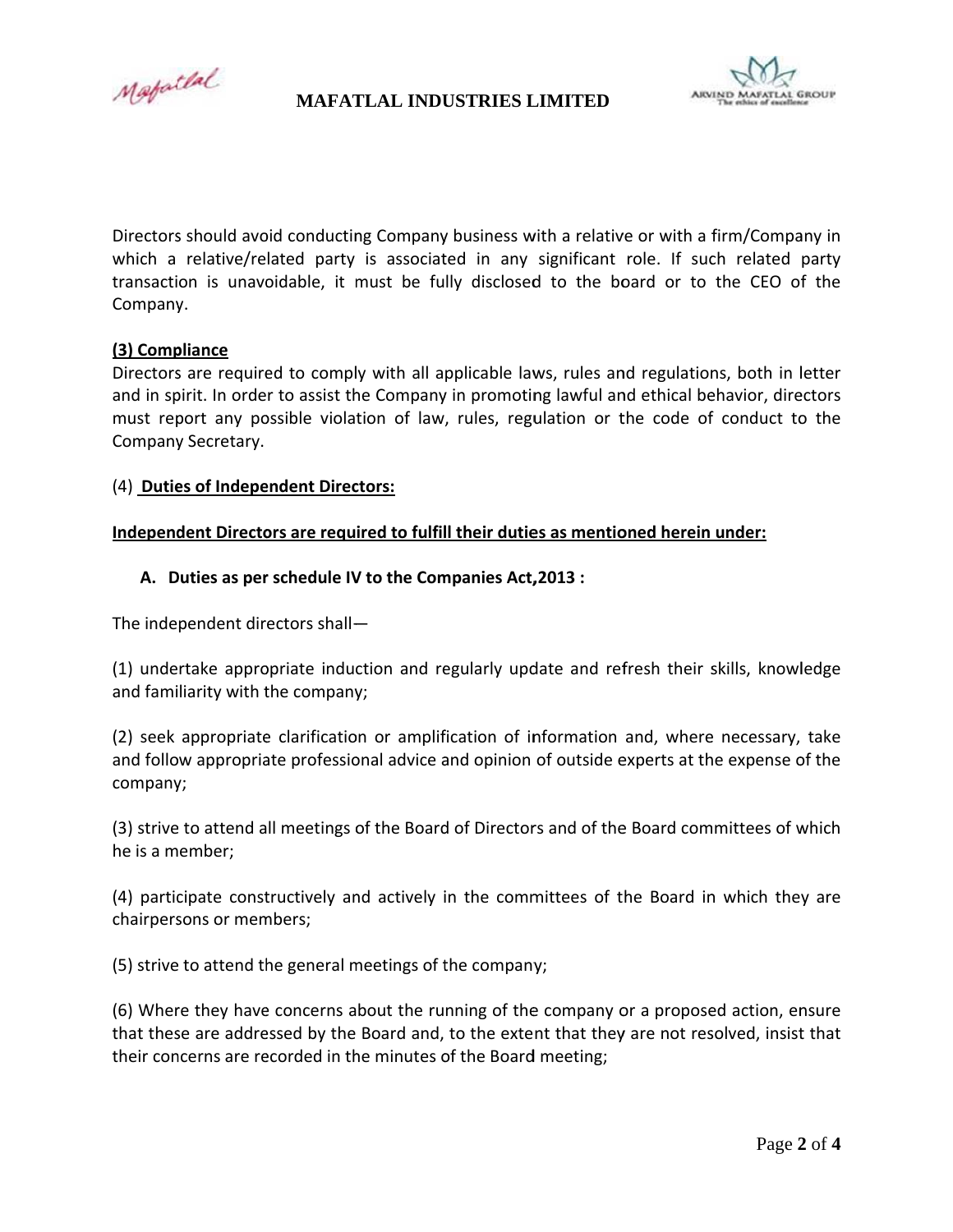Mapatlal



(7) keep themselves well informed about the company and the external environment in which it operates;

(8) not to unfairly obstruct the functioning of an otherwise proper Board or committee of the Board;

(9) pay sufficient attention and ensure that adequate deliberations are held before approving related party transactions and assure themselves that the same are in the interest of the company;

(10) ascertain and ensure that the company has an adequate and functional vigil mechanism and to ensure that the interests of a person who uses such mechanism are not prejudicially affected on account of such use:

(11) report concerns about unethical behavior, actual or suspected fraud or violation of the company's code of conduct or ethics policy;

(12) acting within his authority, assist in protecting the legitimate interests of the company, shareholders and its employees:

(13) not disclose confidential information, including commercial secrets, technologies, advertising and sales promotion plans, unpublished price sensitive information, unless such disclosure is expressly approved by the Board or required by law.

# B. Declaration of Independence U/S 149 (7) of the Companies Act, 2013:

As provided in the provisions of Section 149 (7) of the Companies Act, 2013, every independent director shall at the first meeting of the Board in which he participate as a director and thereafter at the first meeting of the Board in every financial year or whenever there is any change in the circumstances which may affect his status as an independent director, give a declaration that he meets the criteria of independence as provided in sub-section  $(6)$ .

# C. Any other /further duties as prescribed under the provisions of the Listing Agreement and/or the Companies Act, 2013 or any amendment thereto.

# 5) Other Directorships

The Company feels that serving on the boards of directors of other companies may raise substantial concerns about potential conflict of interest. And therefore, all directors must report/disclose such relationships to the Board on an annual basis and as the change takes place. It is felt that service on the board of a direct competitor is not in the interest of the Company.